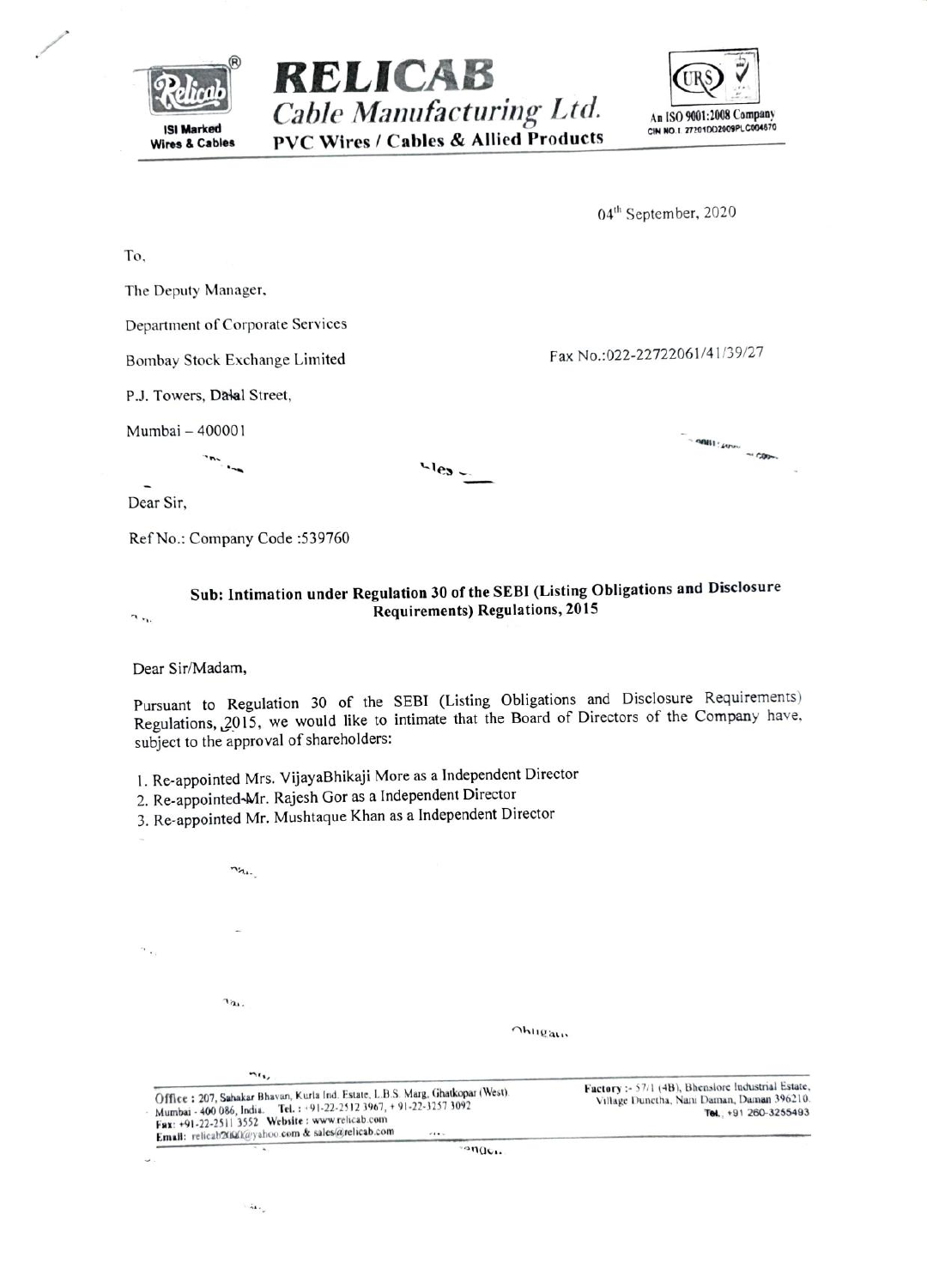





The details of the re-appointment are as follows:

| Sr. No. | Particulars               | Details                                                                                                                                                                                                                                                                                                                                                           |
|---------|---------------------------|-------------------------------------------------------------------------------------------------------------------------------------------------------------------------------------------------------------------------------------------------------------------------------------------------------------------------------------------------------------------|
| 1       | Reason for re-appointment | 1. Re-appointment of Mrs. VijayaBhikaji More as a<br>Independent Director.                                                                                                                                                                                                                                                                                        |
|         |                           |                                                                                                                                                                                                                                                                                                                                                                   |
|         | $\overline{\phantom{a}}$  | Mrs. VijayaBhikaji More was appointed as a<br>Independent Director for a period of five years<br>September, 2015.<br>9th<br>from<br>effect<br>with<br>her term will expire on <sup>com-</sup> 8th<br>sles Accordingly,<br>September, 2020.                                                                                                                        |
|         |                           | In view of the aforesaid, the Board of Directors, on<br>recommendation of Nomination & Remuneration<br>Committee, approved the re-appointment of<br>Mrs. VijayaBhikaji More as a Independent Director                                                                                                                                                             |
|         |                           | for a period of five years with effect from 9th<br>approval<br>of<br>September, 2020, subject to<br>shareholders at the ensuing Annual General<br>Meeting of the Company.                                                                                                                                                                                         |
|         |                           | 2. Re-appointed Mr. Rajesh Gor as a Independent<br>Director.                                                                                                                                                                                                                                                                                                      |
|         |                           | Mr. Rajesh Gor was appointed as a Independent<br>Directorufor a period of five years with effect from<br>30th September, 2015. Accordingly, his term will<br>expire on 29th September, 2020.                                                                                                                                                                      |
|         |                           | In view of the aforesaid, the Board of Directors, on<br>recommendation of Nomination & Remuneration<br>Committee, approved the re-appointment of Mr.<br>Rajesh.Gor as a Independent Director for a period<br>of five years with effect from 30th September,<br>2020, subject to approval of shareholders at the<br>ensuing Annual General Meeting of the Company. |
|         |                           | Re-appointed Mr.Mushtaque Khan as<br>3.<br>a<br>Independent Director.<br>2.5<br>appointed<br>Khan was<br>Mr.Mushtaque<br>as<br>a                                                                                                                                                                                                                                  |

Factory :- 57/1 (4B), Bhenslore Industrial Estate,<br>Village Dunetha, Nani Daman, Daman 396210. **Office : 207, Sahakar Bhavan, Kurla Ind. Estate, L.B.S. Marg, Ghatkopar (West).**<br>
Mumbai - 400 086, India. Tel. : +91-22-2512 3967, +91-22-3257 3092<br>
Fax: +91-22-2511 3552 Website : www.relicab.com<br>
Email: relicab2000@yah Tal, +91 260-3255493 Ţ

 $\mathbf{I}$ 

YAW OL.

 $m_{\lambda}$ 

 $\mathbf{1}$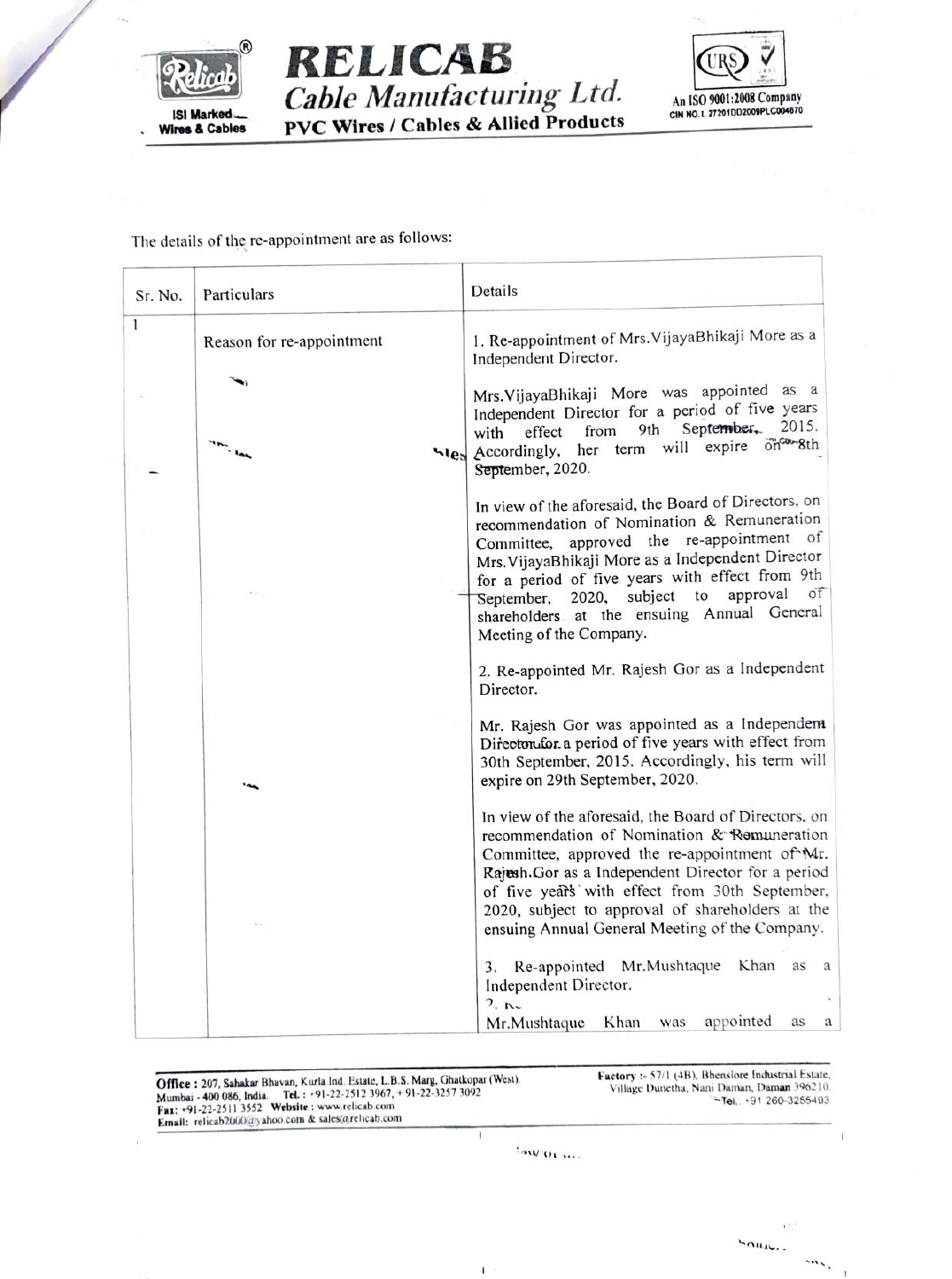





|    |                                                     | Independent Director for a period of five years<br>September, 2015.<br>22nd<br>from<br>with effect<br>Accordingly, his term will expire on 21st<br>September, 2020.                                                                                                                                                                                                                                                                                                                                                                                             |
|----|-----------------------------------------------------|-----------------------------------------------------------------------------------------------------------------------------------------------------------------------------------------------------------------------------------------------------------------------------------------------------------------------------------------------------------------------------------------------------------------------------------------------------------------------------------------------------------------------------------------------------------------|
|    |                                                     | In view of the aforesaid, the Board of Directors, on<br>recommendation of Nomination & Remuneration<br>Committee, approved the re-appointment of<br>Mr.Mushtaque Khan as a Independent Director for<br>a period of five years with effect from 22nd<br>September, 2020, subject to approval of<br>shareholders at the ensuing Annual General<br>Meeting of the Company.                                                                                                                                                                                         |
|    | Date of re-appointment & term of re-<br>appointment | 1. Re-appointment of Mrs. VijayaBhikaji More as a<br><sup>1</sup> <sup>4</sup> Independent Director                                                                                                                                                                                                                                                                                                                                                                                                                                                             |
|    |                                                     | Re-appointment is for a period of five years with<br>effect from 9 <sup>th</sup> September, 2020 to 8 <sup>th</sup> September,<br>2025.                                                                                                                                                                                                                                                                                                                                                                                                                         |
|    |                                                     | 2. Re-appointment of Mr. Rajesh Gor as a<br>Independent Director<br>$\sim$ view $\sim$                                                                                                                                                                                                                                                                                                                                                                                                                                                                          |
|    |                                                     | Re-appointment is for a period of five years with<br>effect from 30 <sup>th</sup> September, 2020 to 29 <sup>th</sup> September,<br>2025.                                                                                                                                                                                                                                                                                                                                                                                                                       |
|    |                                                     | 3. Re-appointment of Mr. Mushtaque Khan as a<br><b>Independent Director</b><br>$C$ eliv                                                                                                                                                                                                                                                                                                                                                                                                                                                                         |
|    |                                                     | Mec.<br>Re-appointment is for a period of five years with<br>effect from 22 <sup>nd</sup> September, 2020 to 21 <sup>st</sup> September,<br>2025.                                                                                                                                                                                                                                                                                                                                                                                                               |
| 3. | <b>Brief Profile</b>                                | Ms. VijayaMore, is the Non executive<br>1.<br>Independent Director of our Company; She<br>holds a bachelor's degree in commerce from<br>$24 -$<br>Mumbai university. She started her career as<br>Accounts Executive at Bright Star Silk<br>Industries. Later She Joined Relicab Cable<br>Accounts<br>Ltd.<br>as<br>Manufacturing Pvt.<br>Manager. She resigned from the company in<br>the year 2009 and since then she is working<br>as a freelancer Accounts Consultant. In the<br>year 2015 she was appointed as the<br>Independent Director of the Company. |

| Office: 207, Sahakar Bhavan, Kurla Ind. Estate, L.B.S. Marg, Ghatkopar (West).<br>Mumbai - 400 086, India. Tel.: +91-22-2512 3967, +91-22-3257 3092<br>Fax: +91-22-2511 3552 Website: www.relicab.com<br>Email: relicab2000@yahoo.com & sales@relicab.com |        |           | Factory :- 57/1 (4B), Bhenslore Industrial Estate,<br>Village Dunetha, Nani Daman, Daman 396210.<br>Tel.: +91 260-3255493 |
|-----------------------------------------------------------------------------------------------------------------------------------------------------------------------------------------------------------------------------------------------------------|--------|-----------|---------------------------------------------------------------------------------------------------------------------------|
|                                                                                                                                                                                                                                                           | Ms.    | $\cdot$ . |                                                                                                                           |
|                                                                                                                                                                                                                                                           |        |           | $v_{\text{flux}}$                                                                                                         |
|                                                                                                                                                                                                                                                           | $iv_i$ |           | $\sim$ $m_{V}$                                                                                                            |